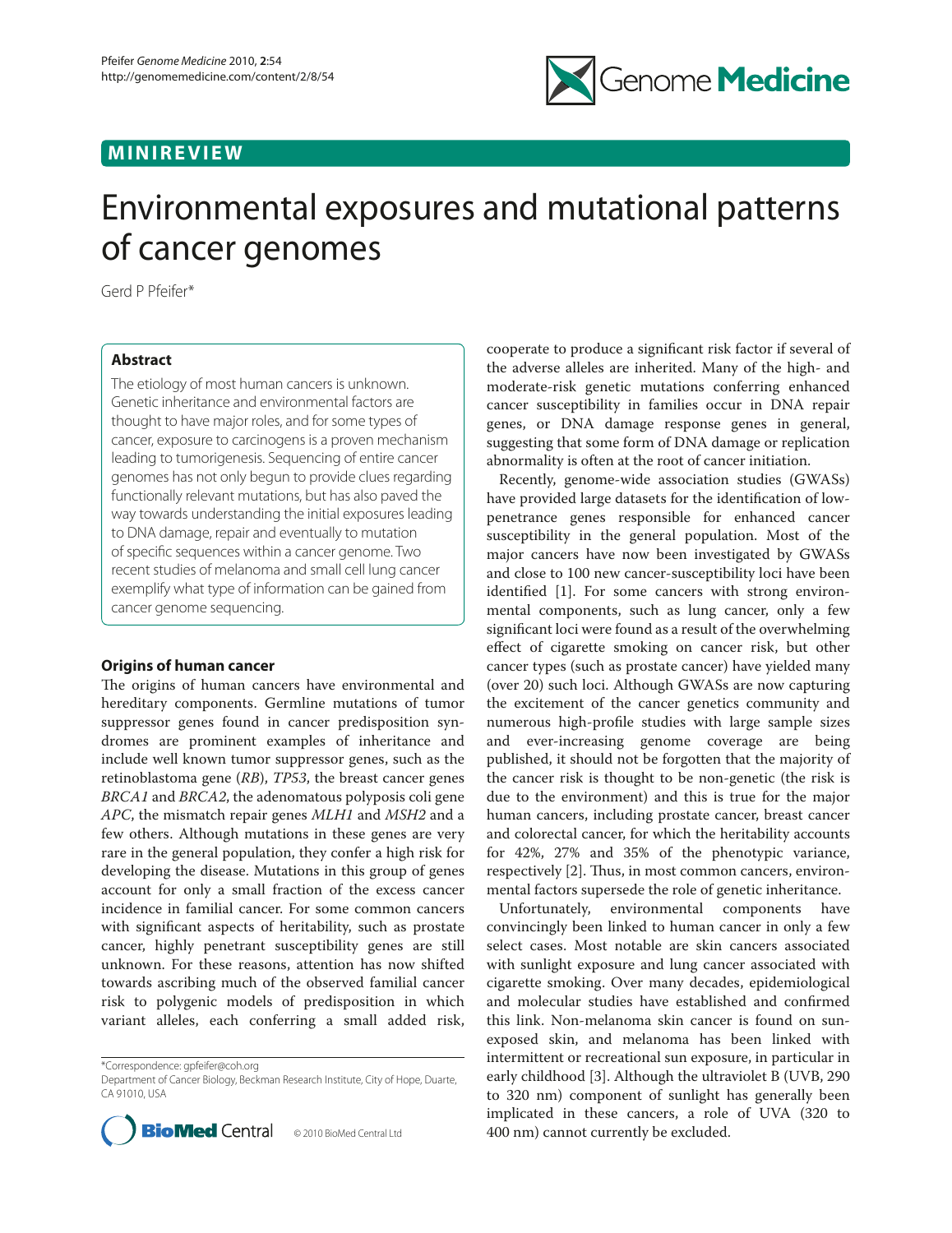## *TP53* **mutations**

A breakthrough in cancer etiology research has been the demonstration of exposure-specific mutational fingerprints in the *TP53* tumor suppressor gene and in a few other genes that are found mutated in human tumors at a substantial frequency [4,5]. These studies of *TP53* mutations have found UVB-specific mutations, C-to-T transitions at dipyrimidine sequences and CC-to-TT tandem mutations as hallmarks of sunlight exposure leading to non-melanoma skin cancers [6]. The CC-to-TT tandem mutations in *TP53* are almost never found in human tumors not related to sunlight. Similarly, G-to-T transversions, which are particularly enriched at methylated CpG (mCpG) dinucleotide sequences in *TP53*, are characteristic for smoking-associated lung cancers and are much less frequent in lung cancers of non-smokers, or in other cancers not related to smoking [7]. The mCpG-associated G-to-T transversions have been linked to one prominent class of cigarette smoke carcinogens, the polycyclic aromatic hydrocarbons, which have strong selectivity for forming DNA lesions at exactly these DNA sequences [8] and for inducing the same type of mutational events in *in vitro* systems. This mechanistically strengthens the link between smoking and lung cancer [7].

# **Insights from whole-genome sequencing of human cancers**

Moving beyond mutational studies of important cancerrelevant genes, such as *TP53*, it is now possible to conduct high-throughput sequencing of cancer genomes. Initial reports focusing on sequencing a large number of coding exons have been performed on several types of human cancer, including lung cancer [9]. This year, two articles in *Nature* have expanded our knowledge of environmental carcinogenesis by determining the sequence of the entire genomes of a small cell lung cancer (SCLC) and a melanoma cell line [10,11].

In the first study, the authors [10] sequenced the genome of a melanoma cell line using Illumina short sequence read technology. They identified over 30,000 base substitutions - relative to a lymphoblastoid cell line from the same patient - and various other events, including insertions, deletions, copy number changes and rearrangements. This study is the first comprehensive analysis of a solid tumor genome. Although definitive novel driver mutations in potential cancer-relevant genes were not identified from this single sample, the results gave important clues to the etiology and mechanistic history of how the mutations have arisen as a consequence of UV-induced DNA damage. By far the most common mutation was the C-to-T transition event, accounting for more than two-thirds of all mutations (Figure 1). A total of 92% of the C-to-T mutations occurred at the 3' base of a pyrimidine dinucleotide,



much higher than expected by chance. These mutations are characteristic of UVB-induced DNA damage [12]. The frequency of C-to-T and CC-to-TT mutations due to sunlight exposure is also known to be higher at CpG dinucleotides [12]. C-to-T substitutions (7.7%) and CCto-TT double substitutions (10.0%) both showed elevated frequencies at CpG dinucleotides compared with that expected by chance (4.4%). Therefore, the mutation spectrum and sequence context indicate that most C-to-T somatic substitutions in the melanoma cell line can be attributed to ultraviolet-light-induced DNA damage.

The mutational landscape of this melanoma cell line is also shaped by DNA repair processes [10]. Nucleotide excision repair is the repair pathway responsible for removing UV-induced pyrimidine dimers. A specialized mechanism of transcription-coupled nucleotide excision repair removes pyrimidine dimers preferentially from active genes and specifically from the transcribed strand of active genes. This repair activity was reflected in the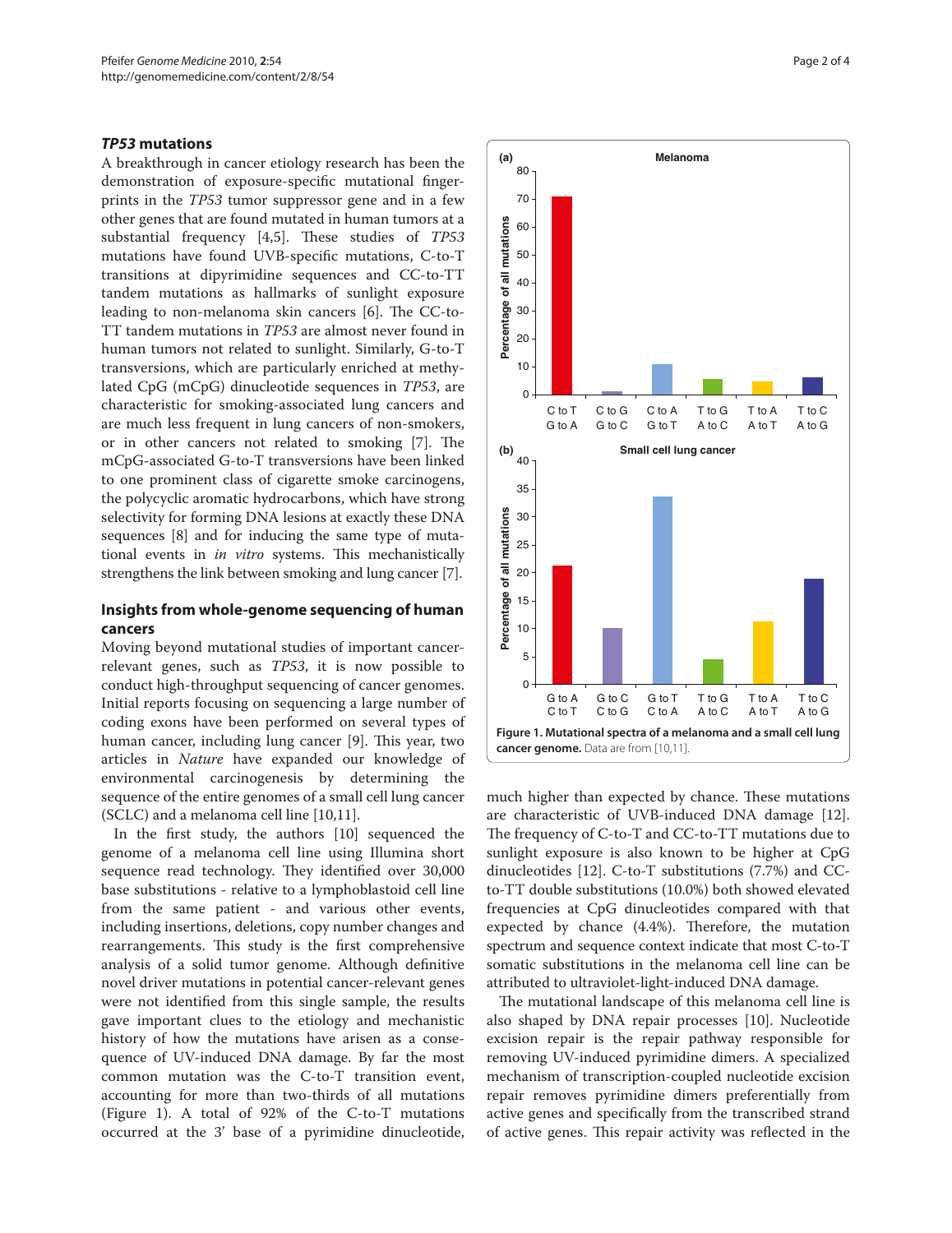distribution of C-to-T and CC-to-TT mutations in the melanoma genome, in which these types of mutations were more prominent on the non-transcribed DNA strand of active genes. Genes expressed at a high level showed a lower frequency of somatic mutations than genes expressed at a low level, on both the transcribed and non-transcribed strands. The authors [10] also reported lower mutation prevalence in exons than in introns, but this could be due to negative selection of coding sequence mutations.

The second study [11] focused on a SCLC genome. The authors [11] used the ABI SoliD sequencing platform to generate mate-pair shotgun sequences at more than 30x coverage of the tumor genome and a normal B lymphocyte reference genome from the same individual. This was the first whole-genome sequence of a human lung cancer specimen. Almost 23,000 somatic mutations were identified. The enormous statistical power of this dataset, not affected by selection, gave an elaborate picture of a mutational landscape sculpted by tobacco carcinogen exposure, its sequence preference and several types of DNA repair pathways. As with other similar studies, the fraction of non-synonymous substitutions within protein coding sequences of the cancer genome was not very different from that expected from random events. This means that many tumor genomes will need to be sequenced to identify true tumor-driving mutations. In the SCLC genome, obtained from a type of cancer almost always associated with tobacco smoking, G-to-T transversions were the most frequent changes observed (34% of all mutations; Figure 1). This frequency is remarkably similar to the pattern of substitutions observed in the *TP53* tumor suppressor gene in SCLC cases collected from the International Agency for Research on Cancer *TP53* mutation database [7] and suggests the involvement of tobacco carcinogens in mutation induction [13]. CpG dinucleotides were significantly enriched in the G-to-T mutation set compared with controls. This, again, is consistent with the *TP53* mutational spectra of smokers' lung cancer. G-to-C transversions were more enriched in unmethylated compartments of the genome and were often adjacent to A, that is, they occurred in the GpA sequence context. The origin of such specific G-to-C mutations is currently unknown but they have also been observed in other tumor types [9]. In keeping with what is known about G-to-T transversions in *TP53* and about transcription-coupled and strand-specific repair of bulky carcinogen DNA adducts, the authors [11] found that G-to-T transversions were strongly targeted to the nontranscribed DNA strand of active genes. Significantly lower mutation prevalence, on both transcribed and nontranscribed DNA strands, was observed in more highly expressed genes for G-to-T and also for other types of mutations, suggesting that, in addition to the strand-specific repair pathway, a repair pathway exists that preferentially removes lesions from both strands of active genes [11].

Recently, Lee *et al.* [14] analyzed the genome of a lung adenocarcinoma using high-throughput sequencing by unchained combinatorial probe anchor ligation chemistry on self-assembling DNA nanoarrays. They found over 50,000 high-confidence single nucleotide variations in the tumor relative to normal lung. In this study as in the others  $[10,11]$ , transversions at guanine  $(G \text{ to } T)$  were the most common events (46% of all mutations), attesting to the role of tobacco carcinogens in shaping the mutational patterns in this tumor.

### **Conclusions**

The data presented in these reports [10,11] show the power of whole-genome sequencing to characterize at unprecedented levels of resolution and sequence coverage the many complex mutational signatures found in human cancers induced by environmental exposures. It is expected that additional whole-cancer-genome sequencing datasets will be forthcoming that will cover the same tumor type (to address inter-individual variation or different histological subtypes of cancer). Other cancers for which an environmental origin is known or suspected - for example, aflatoxin-associated liver cancer - will be extremely important to analyze. Furthermore, it is hoped that whole-genome mutational spectra for cancers of unknown etiology - for example, breast or pancreatic cancer - will bring forward new hypotheses regarding potential agents that have compatible mutational specificity and should further be investigated as causative agents of human cancer.

#### **Abbreviations**

GWAS, genome-wide association study; mCpG, methylated CpG; SCLC, small cell lung cancer; UV, ultraviolet.

#### **Competing interests**

The author declares that he has no competing interests.

#### Published: 16 August 2010

#### **References**

- 1. Fletcher O, Houlston RS: Architecture of inherited susceptibility to common cancer. *Nat Rev Cancer* 2010, 10:353-361.
- 2. Lichtenstein P, Holm NV, Verkasalo PK, Iliadou A, Kaprio J, Koskenvuo M, Pukkala E, Skytthe A, Hemminki K: Environmental and heritable factors in the causation of cancer - analyses of cohorts of twins from Sweden, Denmark, and Finland. *N Engl J Med* 2000, 343:78-85.
- 3. Leiter U, Garbe C: Epidemiology of melanoma and nonmelanoma skin cancer - the role of sunlight. *Adv Exp Med Biol* 2008, 624:89-103.
- 4. Hainaut P, Hollstein M: p53 and human cancer: the first ten thousand mutations. *Adv Cancer Res* 2000, 77:81-137.
- 5. Hussain SP, Harris CC: Molecular epidemiology of human cancer: contribution of mutation spectra studies of tumor suppressor genes. *Cancer Res* 1998, 58:4023-4037.
- 6. Brash DE, Rudolph JA, Simon JA, Lin A, McKenna GJ, Baden HP, Halperin AJ, Ponten J: A role for sunlight in skin cancer: UV-induced p53 mutations in squamous cell carcinoma. *Proc Natl Acad Sci USA* 1991, 88:10124-10128.